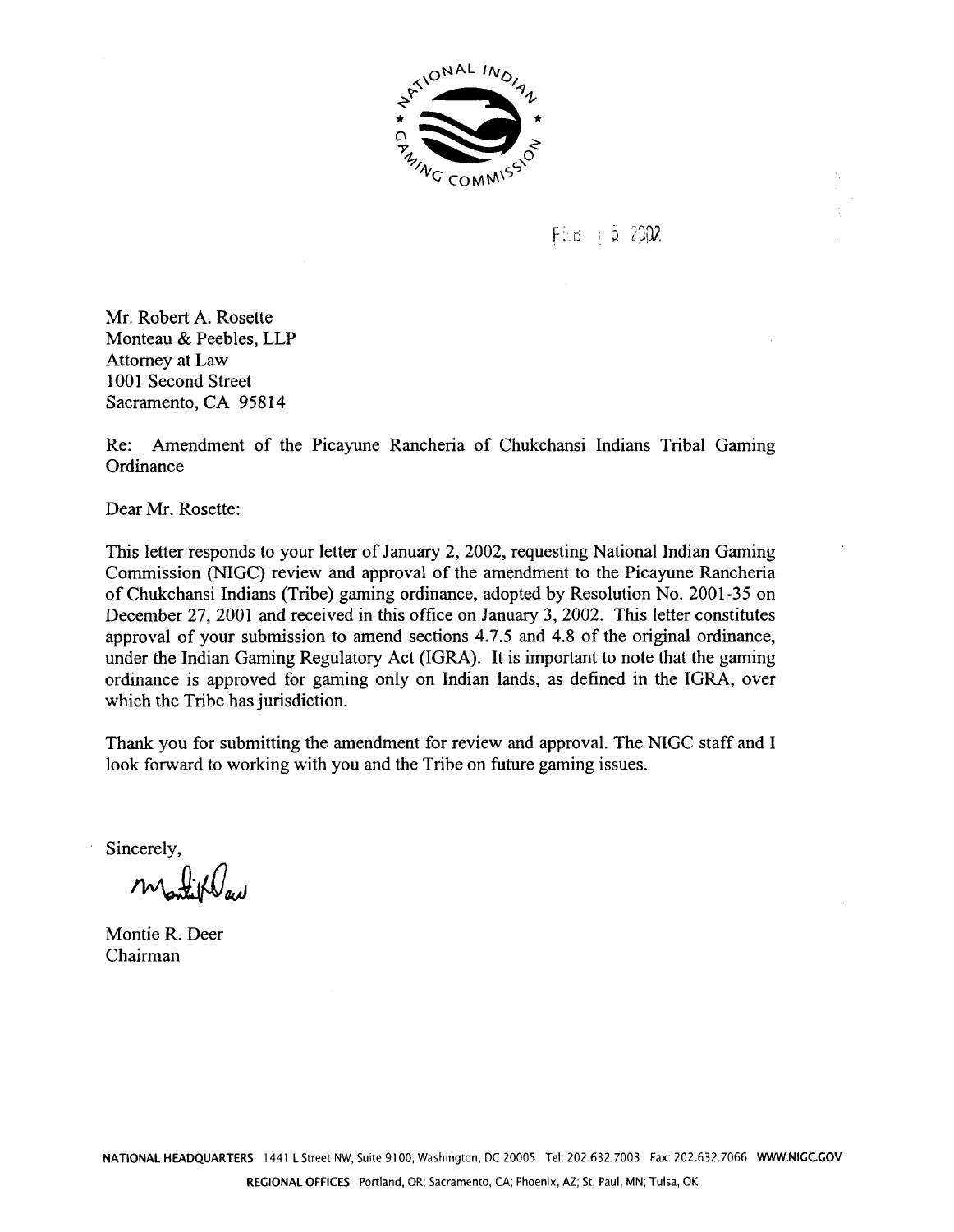

## **CHUKCHANSI INDIANS**

**46575 Road 417 Coarsegold, CA 93614 (559) 683-6633 FAX (559) 683-0599**

**THE PICAYUNE RANCHIERIA OF THE CHUKCHANSI INDIANS RESOLUTION NO. 2001-35** 

*dial*  $\sim$  3 200<sup>2</sup>

## **Amending the Tribal Gaming Ordinance Pending at the NIGC TO Limit the Waiver of Sovereign Immunity to Specific Parties and for Specific Actions**

- **WHEREAS, the Picayune Rancheria of the Chukchansi Indians is <sup>a</sup> sovereign federally recognized tribe as established pursuant to Tillie Hardwick et. al. Vs. United States, 1983 and**
- **WHEREAS, the Tribal Council of the Picayune Rancheria of the Chukchansi Indians is authorized under Public Law 93-638, the Indian Self-Determination and Education Assistance Act, and by the Tribal Constitution to act and exercise Tribal Authority on behalf of the Picayune General Council; and**
- **WHEREAS, we, the duly elected Tribal Council of the Picayune General Council, invoking the divine blessing of the Creator upon our efforts and purposes, in order to preserve for ourselves and our descendants the inherent sovereign rights of our government all rights secured under agreements with the United States, and all other rights and benefits to which we are entitled under the laws and Constitution of the United States, and to preserve our cultural values, and otherwise promote the welfare of the Picayune General Council, do hereby establish and submit the following resolution; and**
- **WHEREAS**, the health, safety, welfare, education, economic and employment opportunity, and **preservation of cultural and natural resources are primary goals and objectives of the Tribal Council; and**
- **WHEREAS, the Tribal Council is concerned that the sovereign immunity provisions in the Tribes Gaming Ordinance are too broad and the Tribal Council desires to limit the existing waivers of sovereign immunity within the Gaming Ordinance to specific parties and for specific actions; and**
- **NOW, THEREFORE BE IT RESOLVED, that the Tribal Council does hereby approve by majority vote to amend the Tribal Gaming Ordinance in Title I, Section 4.7.5 to read as follows:**

**Limited Waiver for Arbitration Actions With the passage of this Code, the Tribal Commission and Tribal Council hereby expressly waive the sovereign immunity of the Tribal Gaming Commission from arbitration actions, arising from Management Contracts with the Management Contractor or from any Collateral Agreement as per 25 C.F.R. § 502.5, and which are entered into by the Tribal**